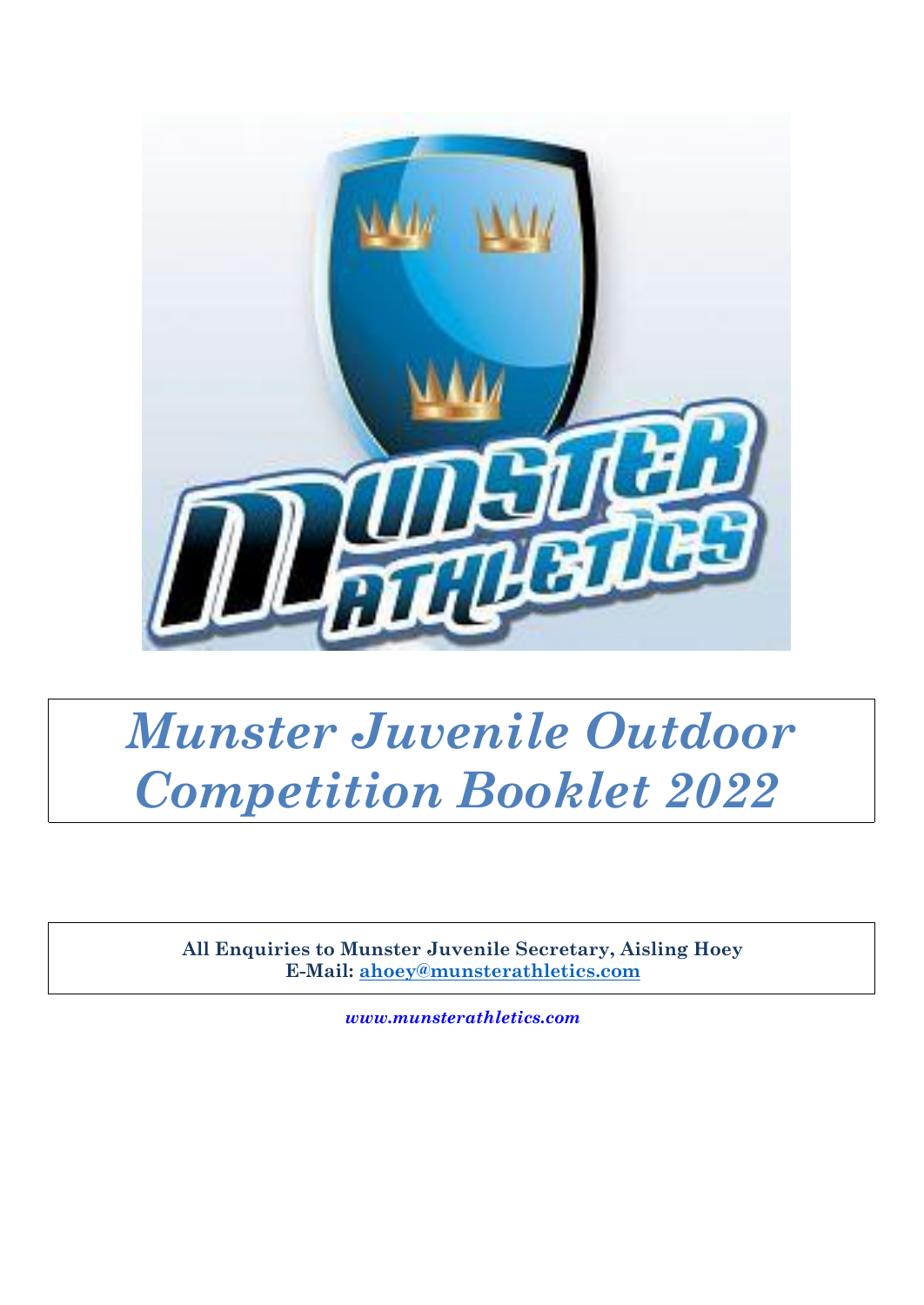

# *Code of Ethics and Good Practice for Children's Sport*

# *Policy Statement for Munster Athletics*

*Munster Athletics is fully committed to safeguarding the well being of all of its members. Every individual in Munster Athletics should at all times show respect and understanding for members rights, safety and welfare and conduct themselves in a manner that reflects the principles of the organisation and the guidelines contained in the*

*Athletics Ireland Code of Ethics and Good Practice for Children in Athletics*

*In Munster Athletics, our first priority is the welfare of the young people and we are committed to providing an environment which will allow participants to perform to the best of their ability, free from bullying and intimidation.*

*This is an extract from the Policy Statement from the Athletics Ireland Code of Ethics and acts as a guide for all rules. The Code has been distributed by Athletics Ireland to all Munster Clubs & is readily available from Athletics Ireland & on the Munster Athletics website at [www.munsterathletics.com.](http://www.munsterathletics.com/)*

*Keep up to date with all Child Welfare issues at the Athletics Ireland Child Welfare Facebook Page.*

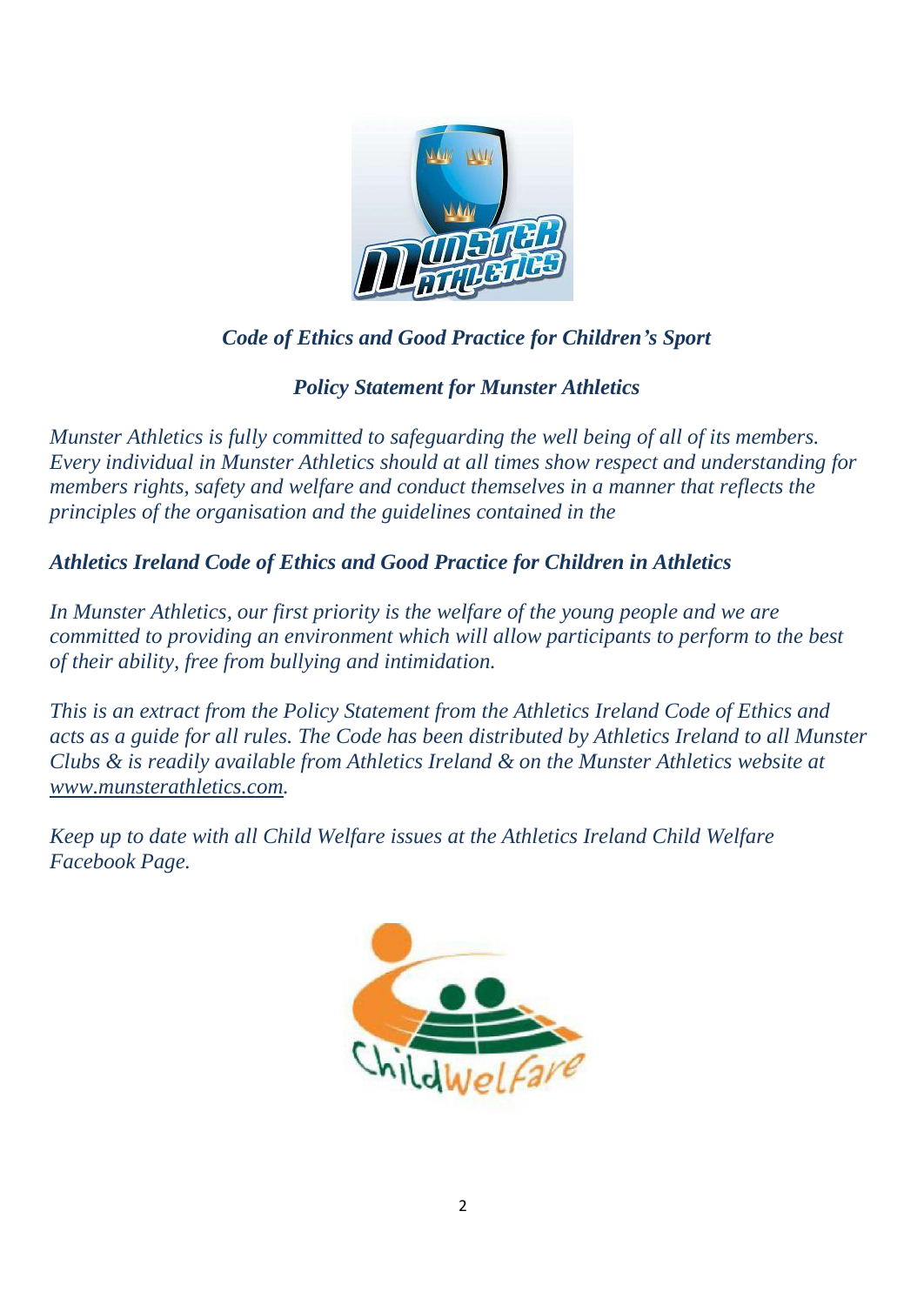1. Age categories calculated from  $31<sup>st</sup>$  December in the year of competition.

2. No athlete may obtain a birthday in the year of competition and compete in that age.

Please note all ages in this booklet should be read as UNDER the stated age.

- Age 9 Born 2014
- Age 10 Born 2013
- Age 11 Born 2012
- Age 12 Born 2011
- Age 13 Born 2010
- Age 14 Born 2009
- Age 15 Born 2008
- Age 16 Born 2007
- Age 17 Born 2006
- Age 18 Born 2005
- Age 19 Born 2004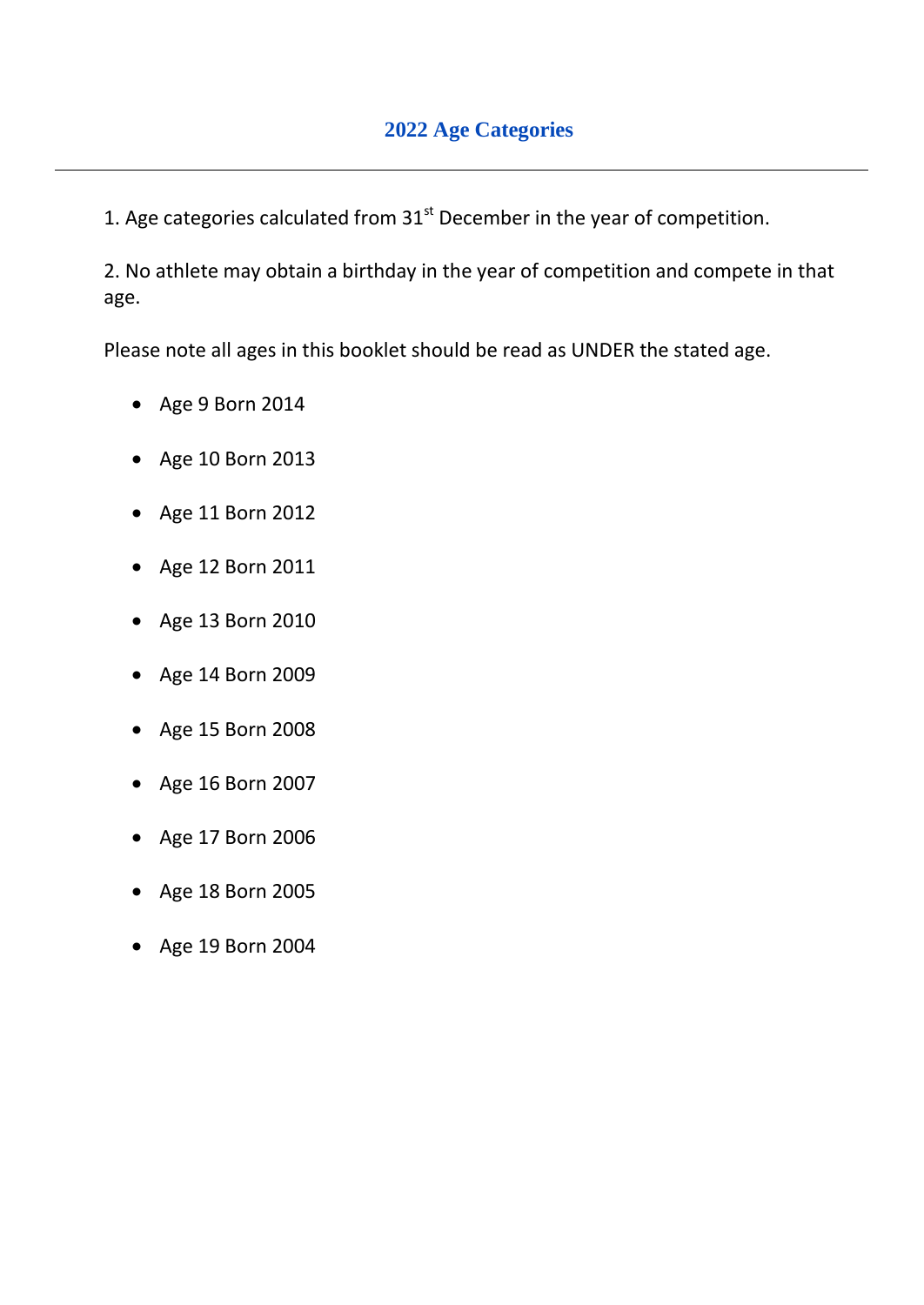All Munster Clubs should be aware of the protocol around competition apparel.

➢ Official Club singlets must be worn in all Munster competitions. If Club singlet is not available, a plain white vest or tee-shirt is acceptable.

 $\triangleright$  National Apparel is to be worn only when representing Ireland at International Competition. No athlete should compete wearing Athletics Ireland shorts at a Munster Event.

 $\triangleright$  In general shorts should be single colour, not patterned. While a Nike/Adidas etc logo is acceptable, multi- coloured or patterned shorts are not.

 $\triangleright$  Where possible shorts should complement the singlet, if in doubt black is always acceptable.

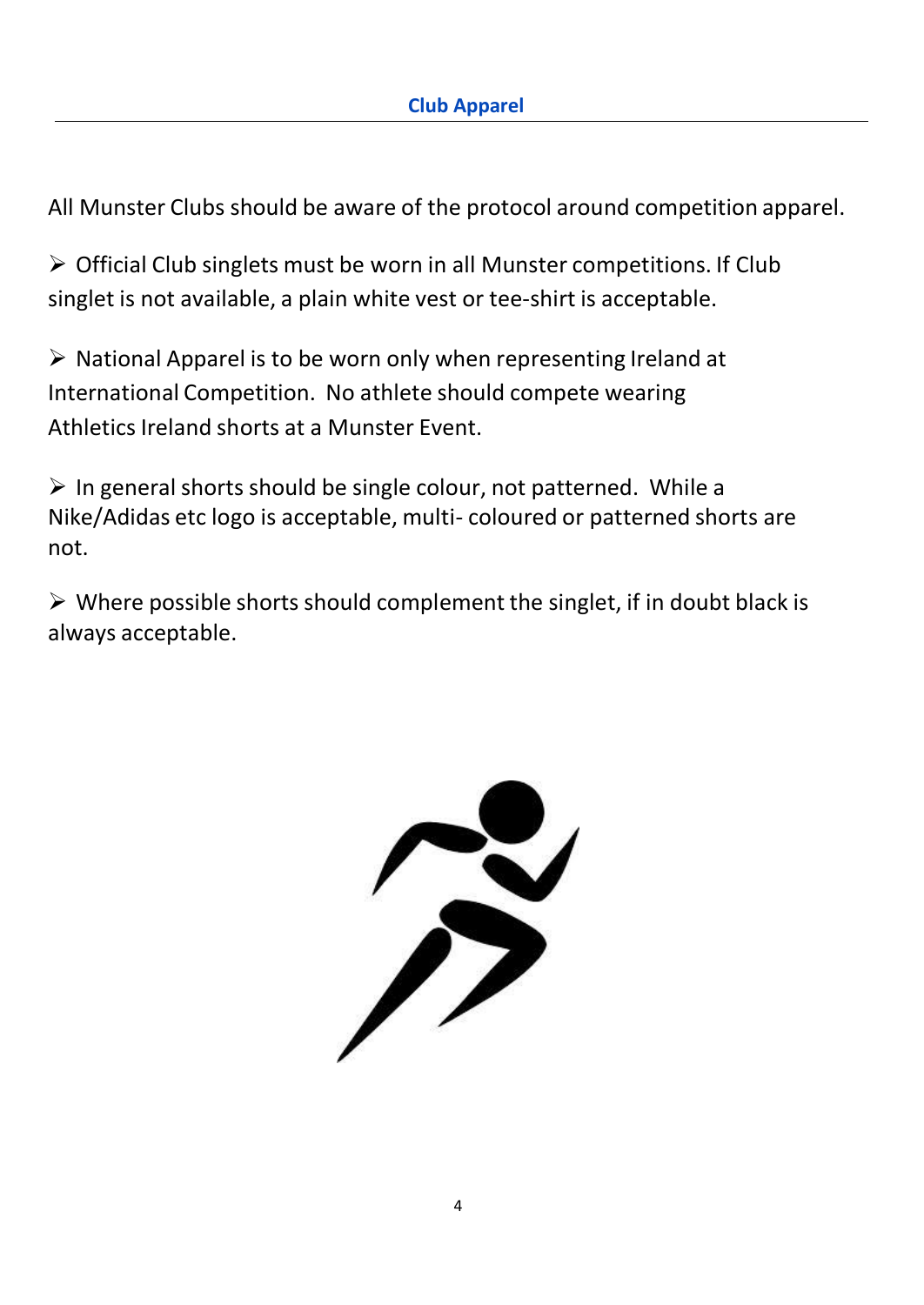

# **Permission for Use of Photographic/Film/Video Equipment**

**In line with the recommendation in Athletics Ireland's Code of Conduct, Munster Athletics request that any person wishing to engage in any video, zoom or close range photography should register their details with the Munster Juvenile Secretary at the Check-In Desk.** 

**It is not advisable that children are photographed or filmed without their permission and/or the permission of their parent/guardian.**

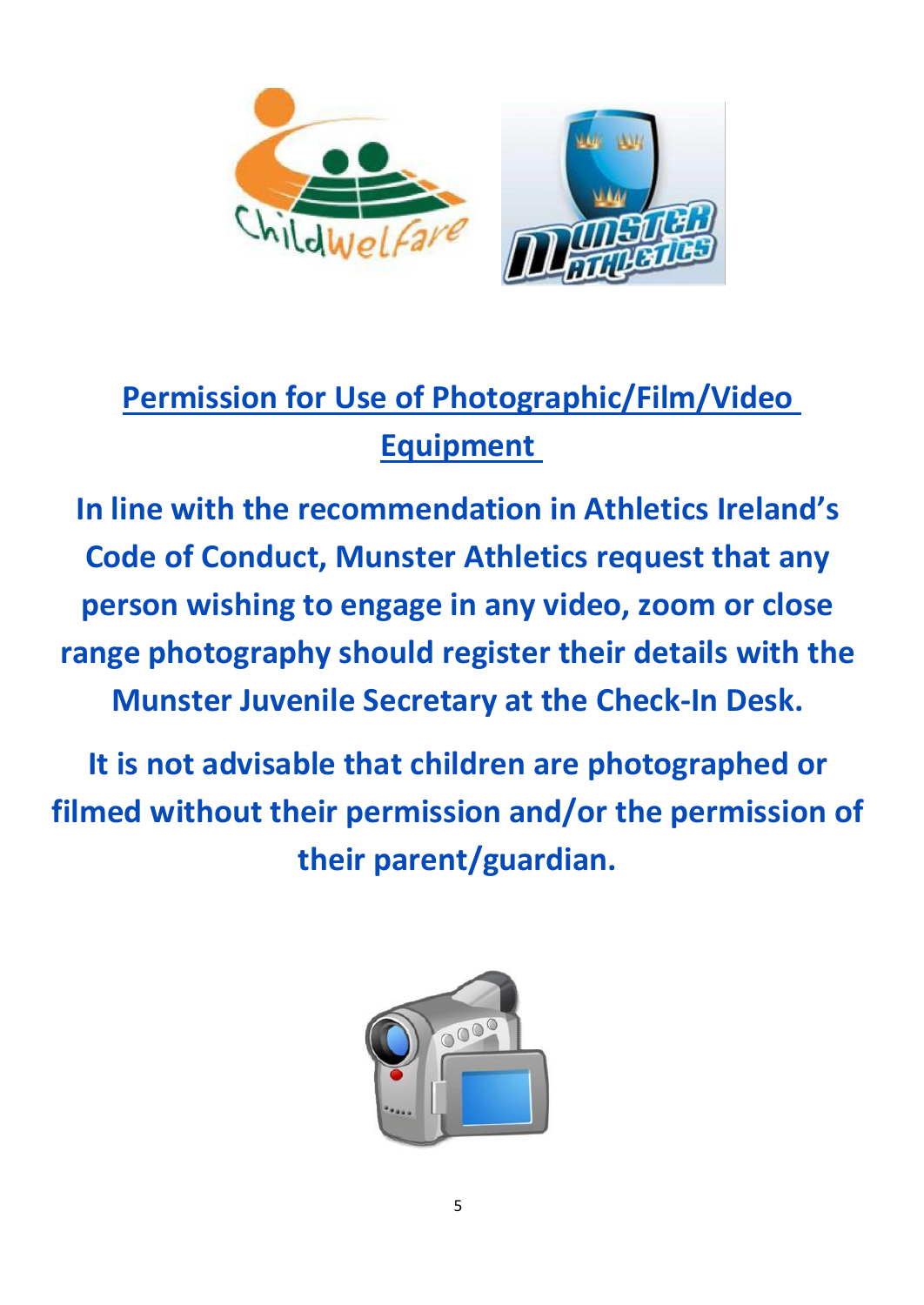### **Competition Code of Conduct for Parents, Coaches & Mentors**

Parents/Guardians should lead by example

- Adopt a positive attitude to their children's participation
- Respect officials' decisions and encourage children to do likewise
- Do not exert undue pressure on your child.
- Never admonish your own child or any other child for their performance
- Be realistic in their expectations
- Show approval for effort, not just results
- Never embarrass a child or use sarcastic remarks
- Applaud good performances from all children
- Do not criticise children's performances
- Do not seek to unfairly affect a result
- Do not enter the competition area unless specifically invited to do so by an Official in charge
- Never use foul language or provocative language/gestures to Officials
- Do not question an Officials decisions or integrity
- Encourage children to respect and accept the judgement of officials
- Promote Fair Play

Check the programme for the Referee/Children's Officers name – these are the people to speak to if you have a complaint. **The Munster Child Officers are Aine Moran, Dooneen A.C. (female officer) & Tim Fitzpatrick, Liscarroll A.C. and Paul Askins, Dooneen A.C. (male officers).**

### **ANY BREACH OF THIS CODE MAY LEAD TO YOUR EXCLUSION FROM FUTURE EVENTS**

Munster Athletics is fully committed to providing a positive, fair & safe environment for our children and officials. Munster Athletics acknowledges that without the commitment of our officials, who give freely and generously of their time, it would not be possible to provide competitive opportunities for your children. Officials have a duty to be impartial, fair & fully informed of competition rules & regulations. If you have any Child Safeguarding queries, please email childwelfare@athleticsireland.ie.

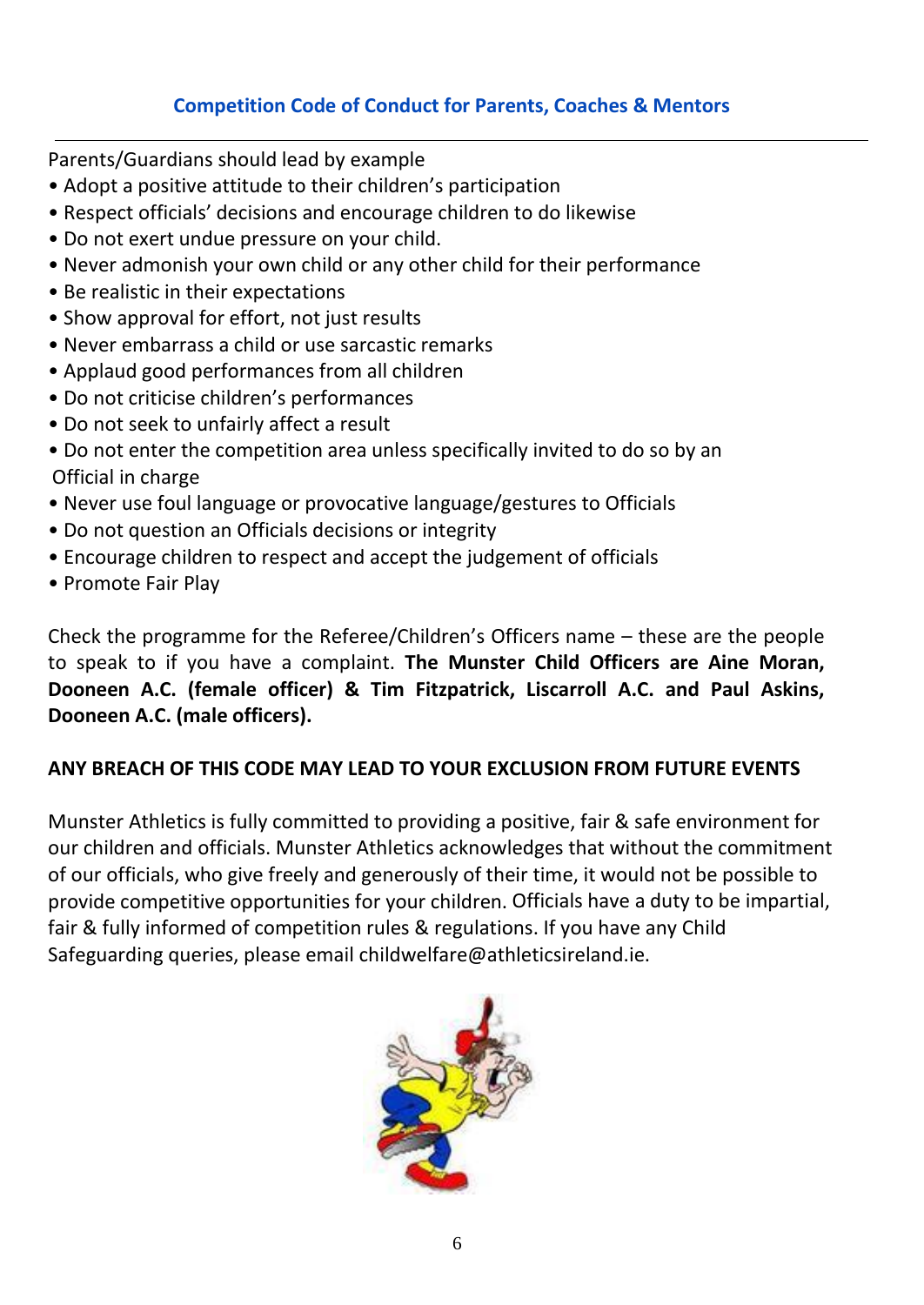

# Munster Athletics

Please note the following for the Juvenile Outdoor Combined Events Championships on Saturday 28<sup>th</sup> May 2022 in MTU, Cork :-

*The Combined Events* are as follows:-

U11 Boys & Girls do 60m, Long Jump, Shot Putt & 600m (4 Events only, no HJ)

U12 Boys & Girls do 60m, Long Jump, High Jump, Shot Putt and 600m

U 13 Boys & Girls do 60mH, Long Jump, High Jump, Shot Putt & 600m

U14 Boys & Girls do 75mH, Long Jump, High Jump, Shot Putt & 800m

U15 Boys & Girls do 80mH, Long Jump, High Jump, Shot Putt & 800m

U16 Girls do 80mH, Long Jump, High Jump, Shot Putt & 800m

U16 Boys do 100mH, Long Jump, High Jump, Shot Putt & 800m

Timetable on the Munster Athletics Website at [www.munsterathletics.com.](http://www.munsterathletics.com/)

#### **Check-In Details**

The Combined Events Championships will commence at 10am sharp. On the week of the Championships, Start Lists will be circulated to all Clubs to check their entries & confirm that all athletes entered will be attending. No changes will be allowed on the day of competition. For all events, athletes just check in when their event is called. Athletes will need to collect numbers from the Competition Secretary on the morning of the Championships.

#### **Starting Heights for High Jump**

Girls 12 **1.00m,** Girls 13 **1.00m,** Girls 14 **1.00m,** Girls 15 **1.05m,** Girls 16 **1.15m.** 

Boys 12 **1.05m**, Boys 13 **1.05m,** Boys 14 **1.15m,** Boys 15 **1.15m,** Boys 16 **1.15m.**

All athletes will be allowed to jump an opening height, thereafter it will go to the Championship Opening height for that age group. The first three heights will increase in 5cm increment and then in 3cm increments.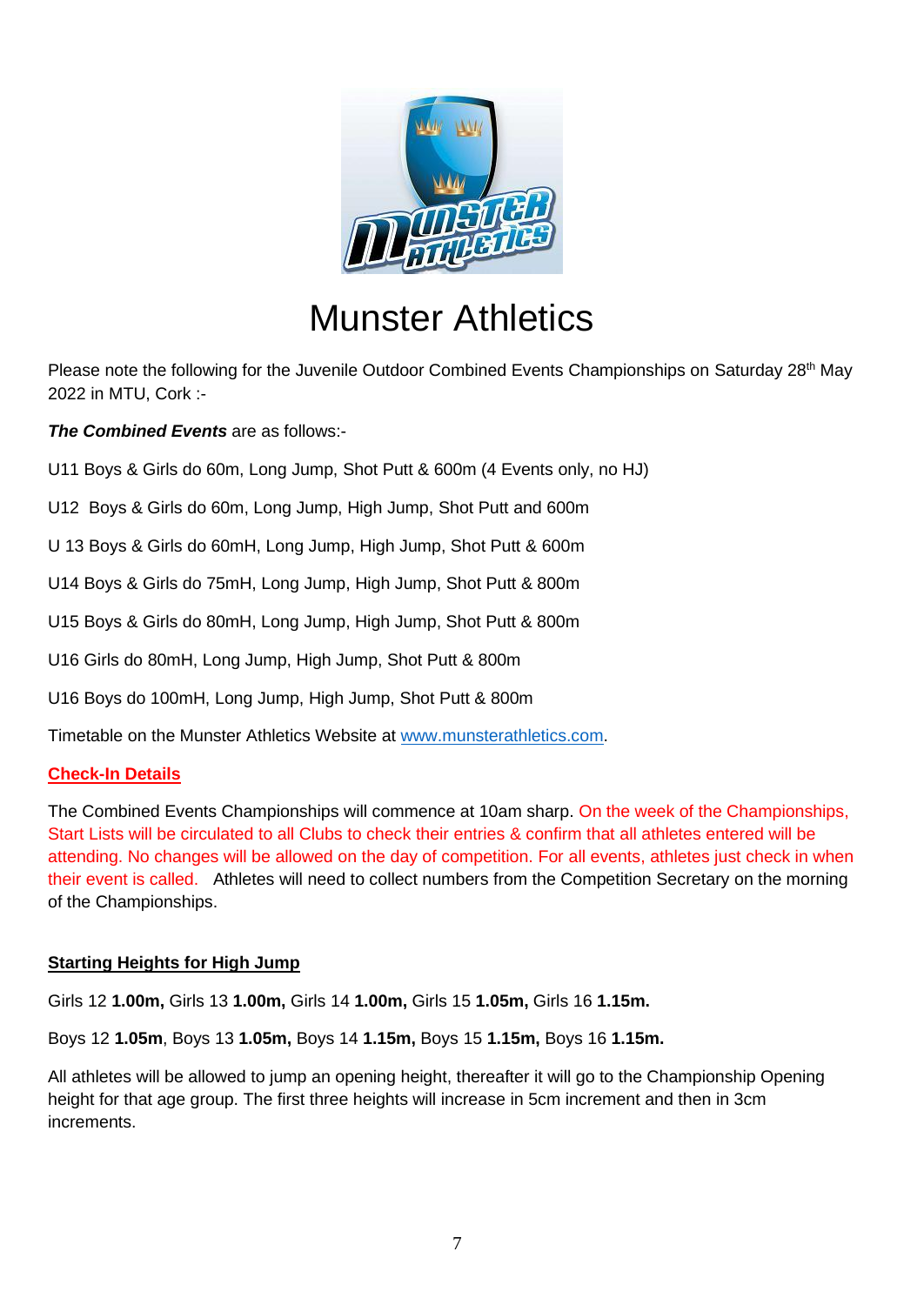#### **Shot Putt Weights:**

- Girls & Boys U/11, U/12, U13 & Girls U/14 **2k**
- Boys U14 & Girls U/15 **2.72k**
- Boys U/15 & Girls U/16 **3k**
- Boys U/16 **4k**

#### **Rules**

- All athletes should be technically proficient and competent to compete in each event.
- In the long jump and each of the throwing events, each athlete shall be allowed three trials only.
- In the track events, all age categories, one false start and all are on warning of next false start leading to disqualification.
- An athlete shall be disqualified in any event, in which he has made two false starts.
- An athlete failing to attempt to start or make a trial in one of the events shall not be allowed to take part in the subsequent events but shall be considered to have abandoned the competition. He shall not, therefore, figure in the final classification.
- The winner shall be the athlete who has obtained the highest number of points.
- Medals will be presented to the top three.

#### **Entry Information**

Online Entry at this link - <https://ireland.entry4sports.com/#/>

#### **Closing date: 6pm on Tuesday 24 th May 2022.**

#### **Fees**

Combined Events Fee (4/5 events): €5.00 per athlete plus transaction fee.

Heptathlon and Decathlon Fee: €10 euro per athlete plus transaction fee.

#### **Heptathlon and Decathlon Events**

| Youth Girls (U17 & U18) | Youth Boys (U17 & U18) | Junior Women (U19 & U20) | Junior Men (U19 & U20) |
|-------------------------|------------------------|--------------------------|------------------------|
| Day 1                   | Day 1                  | Day 1                    | Day 1                  |
| 100mH $(226)$           | 100m                   | 100mH(2'9)               | 100m                   |
| <b>High Jump</b>        | Long Jump              | High Jump                | Long Jump              |
| Shot Putt (3k)          | Shot Putt (5k)         | Shot Putt (4k)           | Shot Putt (6k)         |
| 200 <sub>m</sub>        | High Jump              | 200m                     | High Jump              |
|                         | 400m                   |                          | 400m                   |
| Day 2                   | Day 2                  | Day 2                    | Day 2                  |
| Long Jump               | 110mH (3'0)            | Long Jump                | 110mH (3'3)            |
| Javelin (500g)          | Discus $(1.5k)$        | Javelin $(600g)$         | Discus $(1.75k)$       |
| 800m                    | Pole Vault             | 800m                     | Pole Vault             |
|                         | Javelin $(700g)$       |                          | Javelin $(800g)$       |
|                         | 1500m                  |                          | 1500 <sub>m</sub>      |
|                         |                        |                          |                        |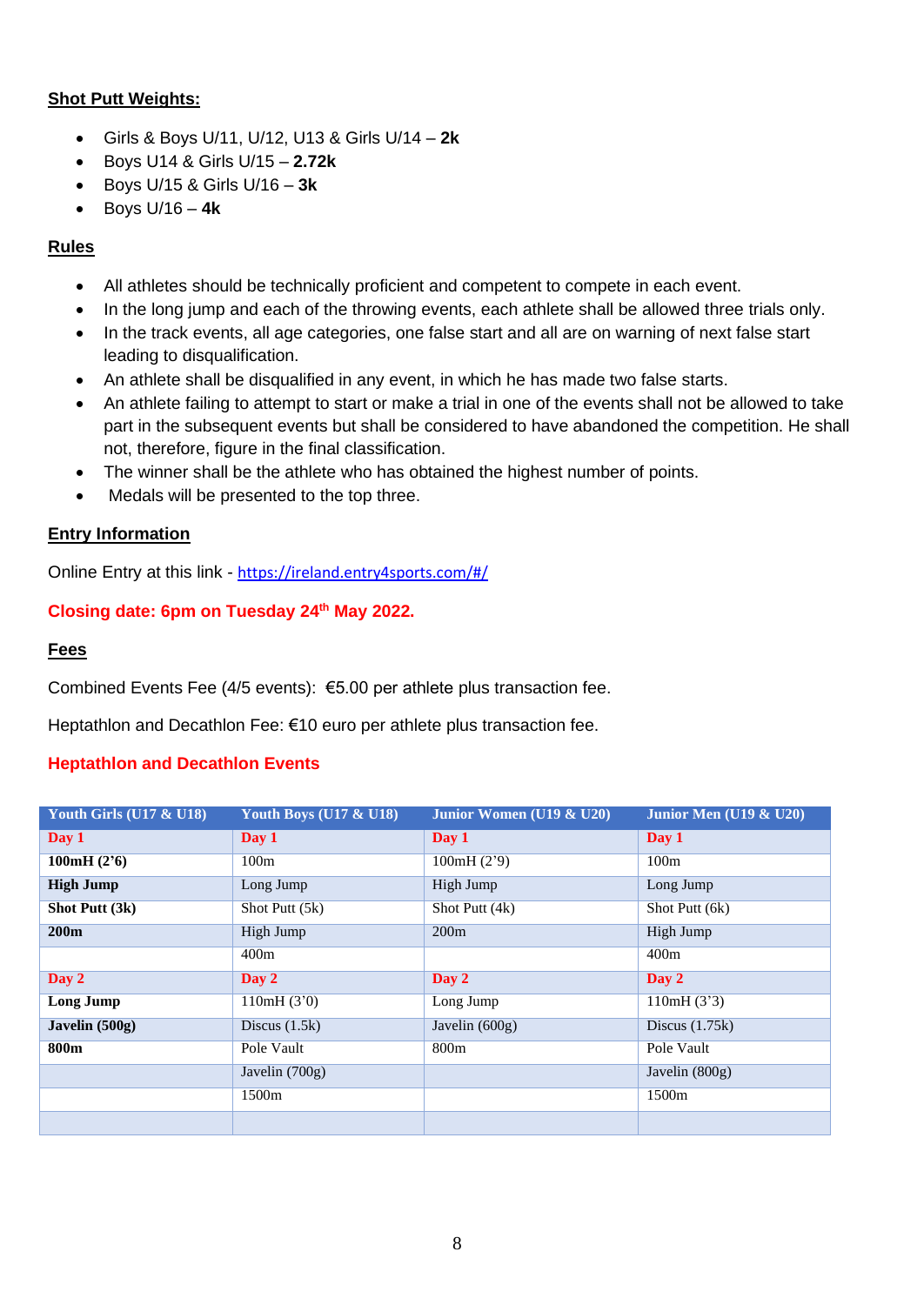

#### **NO ENTRY OR CHANGE OF ENTRY ON THE DAY OF CHAMPIONSHIP.**

- 1. WA Rules apply.
- 2. Individual Track & Field Championships for Boys and Girls ages 12-19.
- **3.** The first **four** from each region qualify for the National Championships **except for the 600m where the first three qualify.**
- 4. Athletes are confined to their own age group.
- 5. All athletes must be registered.
- 6. Athletes Age U12 to U16 are limited to a maximum of **3 events** plus relay.
- 7. Athletes U17 to U19 are limited to a maximum of **4 events** plus relay.
- 8. Club Singlets must be worn.
- 9. All entries must come through the Club Secretary.
- 10. All athletes must collect a competition number from their Team Manager.
- 11. O N L Y **5mm SPIKES MAY BE USED**
- 12. Only starting blocks provided by the organising committee may be used.
- 13. U12 all must do a crouched start. Below U12 age standing or crouch start is optional. The commands for all sprints are "on your marks" and "set .
- 14. A th l e tes **from U14** upwards must use Starting Blocks. Blocks are optional for U12 and U13s.
- 15. WA False Start Rules apply. U16 upwards First false start leads to disqualification.
- 16. U13.14, 15 One false start and all are on warning of next false start leading to disqualification.
- 17. A th l e te must leave the arena when their event is complete.
- 18. **ALL FIELD EVENT ATHLETES MUST BE TECHNICALLY PROFICIENT AND COMPETENT IN THE EVENT IN THE INTEREST OF SAFETY.**
- 19. In all field events except the High Jump and Pole Vault 3 attempts, 3 final throws/jumps for the 8 best athletes
- 20. Immediately after their competition is over, all athletes must remove any field event marks put down by them before or during the competition (ie tape, tacks, pins).
- 21. Opening Heights for the High Jump and Pole Vault can be found in the Appendix at the end of this booklet.
- 22. Turbo Javelin rules and format are as javelin competition. 3 individual throws per athlete. Top 8 to final.
- 23. Athletes aged 17, 18 and 19 may compete in the National Championships provided they have entered those events in the Provincial/Regional Championships, *entries through the Regional Secretaries by closing date*
- 24. Ple as e have respect for the stadium and its environs and adhere to all the rules of the stadium. **CLUBS SHOULD ENSURE THAT THEY HAVE PROPER SUPERVISION OVER THEIR ATHLETES. CLUBS WILL BE HELD RESPONSIBLE SHOULD ANY DAMAGE BE CAUSED BY THEIR ATHLETES TO STADIUM PROPERTY, EQUIPMENT, OR THE STADIUM ITSELF.**
- 25. Please do not leave your personal belongings unattended.
- 26. Athletes are not permitted to carry or use electronic recording or transmission equipment (e.g.: earphones, notebooks, tablets, iPods, smart phones etc.) in the competition area. NOTE: The competition area starts at the assembly/call room.
- 27. **An athlete shall be excluded from participation in all further events in the competition in cases where;**
	- a. **A final confirmation was given that the athlete would start in an event but then failed to participate.**
		- b. **An athlete qualified in preliminaries or heats for further participation in an event**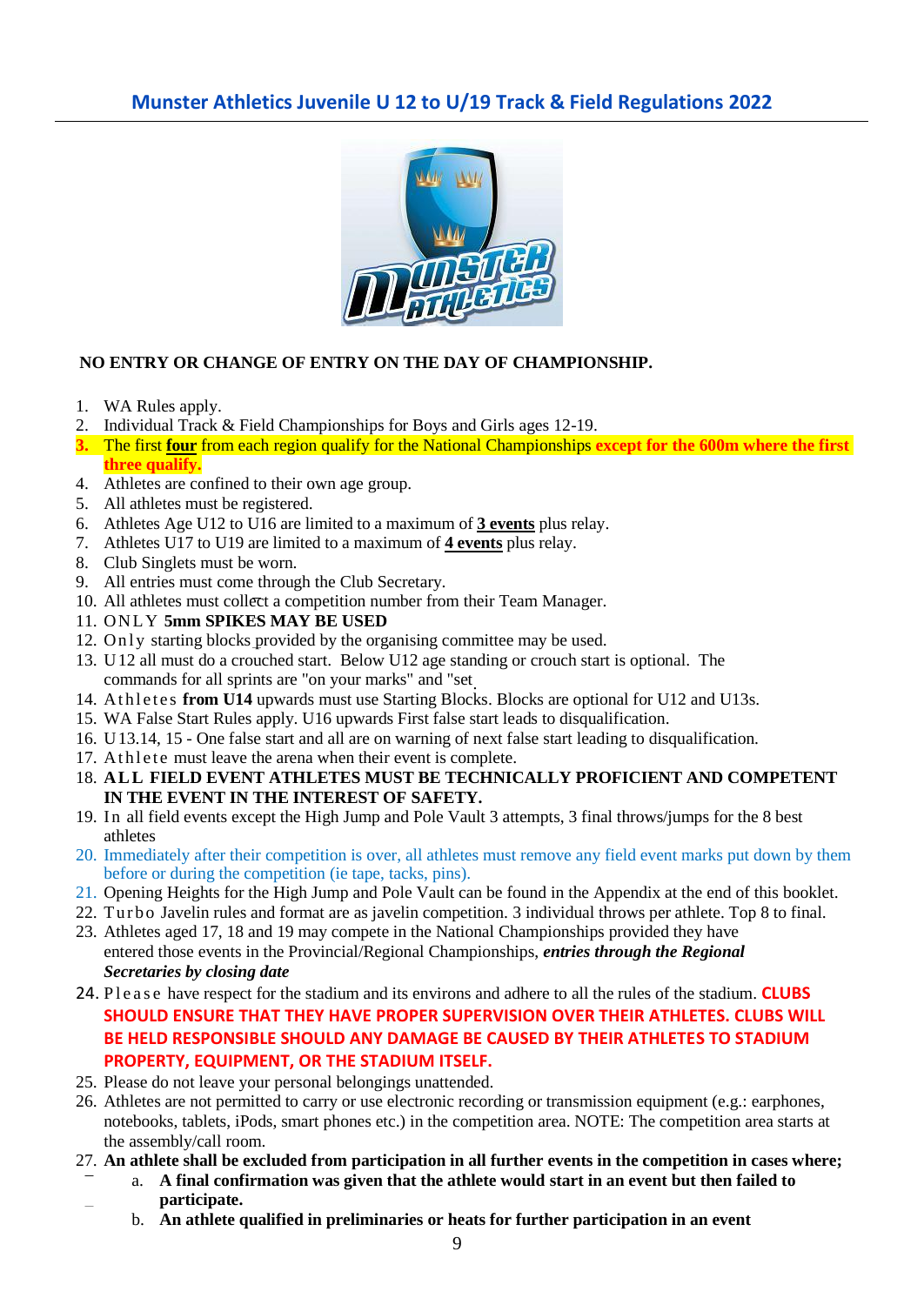#### **but then failed to participate further (Rule 142.4)**

#### c. **An athlete fails to provide a bona fida effort to compete in an event.**

28. The Programme of Events for each competition is published as a guideline only and may be advanced or be delayed during the course of the Championships. Munster Athletics reserves the right to alter the programme and timetables to facilitate the smooth running of the competition. Any alterations will be published on the Munster Athletics website [www.munsterathletics.com](http://www.munsterathletics.com/) or announced over the P A on the day of competition.

Please direct any queries to Munster Juvenile Secretary at [ahoey@munsterathletics.com.](mailto:ahoey@munsterathletics.com)

# **No of Heats | Advancement** 2 Heats First Three(3) + the Two (2) Best Times 3 Heats  $\vert$  First Two (2) + the Two (2) Best Times 4 Heats The Winner of each Heat + Four Next Best Times 5 Heats **The Winner and the 3 Next Best Times** 6 Heats **The Winner and the 2 Next Best Times** 7 Heats The Winner and the Next Best Time 8 Heats  $\vert$  First 2 athletes + 8 Next Best Times to Semi Finals

### **SPRINT/HURDLES (SHORT & LONG) & 200M QUALIFICATION**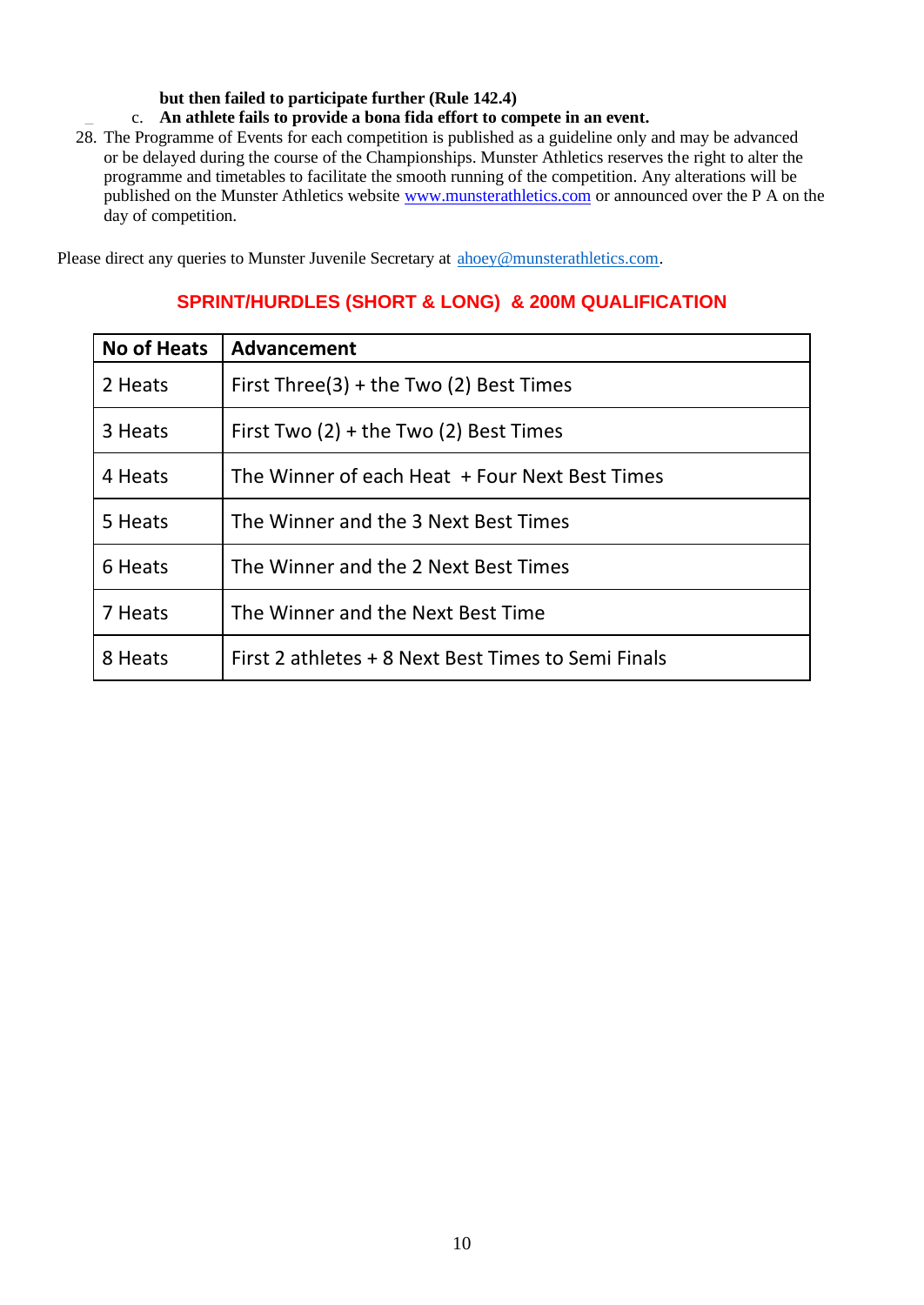# **Munster Athletics Juvenile U/9 to U/11 Children's Games and Individual Championships Regulations 2022**



#### **U9 Girls & Boys Born 2014**

**U10 Girls & Boys Born 2013**

**U11 Girls & Boys Born 2012**

60m 60m 60m 300m 500m 600m Long Jump Long Jump Long Jump Turbo Javelin  $(300 \text{ gr})$ 

- 1. Two (2) athletes per team.
- *2.* Each athlete may compete in **two** events only *with the same or two different partners.*
- 3. Athletes compete in their own age group **(U9 must be born 2014)**
- 4. Each team's combined distances or combined times are added for team scoring.
- 5. Medals for  $1<sup>st</sup>$ ,  $2<sup>nd</sup>$  and  $3<sup>rd</sup>$  team members in each event.
- 6. Three (3) teams per event per region, qualifying through Regional/Provincial Secretary.
- 7. U9, 10 Long Jump competition, athletes may jump anywhere from the sand. U11 Long Jump competition is from the board. 3 Jumps only per athlete.
- 8. Turbo Javelin throw as per javelin throw (tip must hit ground).
- 9. One throw per athlete per round with the throw measured to where tip first touches ground.
- 10. 60m, 300m, 500m, 600m are on times no finals.
- 11. Standing or crouch start is optional. The standing start command for all sprints are "on
- 12. marks" and "set".
- 13. Persistent false starts may lead to disqualification.
- **14. All teams have to be declared beforehand when completing entries.**
- **15.** No entry or change of entry on the day of competition (In the event of **one** team member being unable to attend they may be replaced by a reserve member).**Team declarations if different to entry must be lodged with the competition secretary by midnight on Thursday 9 th June.**
- 16. Club singlets must be worn no tracksuits.
- **17. Athletes without a partner will be allowed to take part on the day in the individual Championships. Enter as usual online for individual events. Athletes are confined to a maximum of two events.**
- 18. The Committee reserve the right to alter the timetable. **A Call Area will be in operation for track events. Athletes must report to the Call Area when announced over the PA. For Field events, athletes go to field event site when called. U9-U11 Inter-Club Relays**
- No entry on the day of competition. Entries come through Club Secretary via Online Entry.
- Athletes may step up ONE (1) age group only and may compete in TWO (2) relays on the day except **U9 athletes must be born in year 2014.**
- At least 2 members of a competing relay team, participating in that event on that day must be of the correct age except **U9 athletes must be born in year 2014.**
- **Relay teams qualify from region, 3 teams per region.**
- Team names, DOB, registration numbers must be submitted with entry.
- **DECLARATION SHEETS MUST BE FILLED IN FOR EACH INDIVIDUAL TEAM.**
- Spot checks may take place.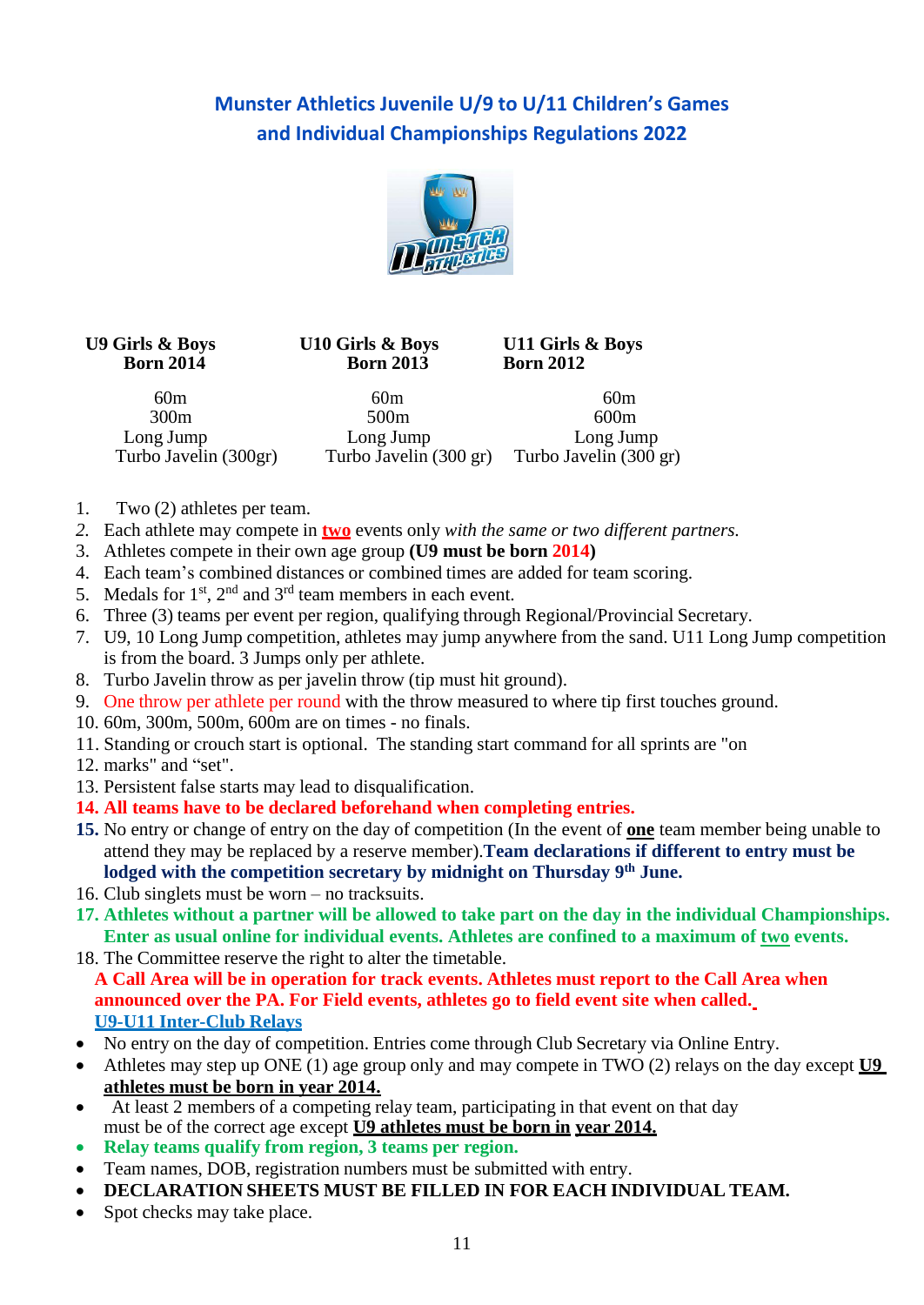# *Juvenile Track & Field Hurdle and Throws Specifications*

| <b>Age Group</b> | <b>Distance</b>  | Height                                         | No.            | Approach | <b>Interval</b>   | Finish  |
|------------------|------------------|------------------------------------------------|----------------|----------|-------------------|---------|
| Girls 13         | 60m              | 68.6cm 2' 3"                                   | 5              | 11.00m   | 7.25m             | 12.75m  |
| Girls 14         | 75m              | 68.6cm 2' 3"                                   | 8              | 11.50m   | 7.50 <sub>m</sub> | 11.00m  |
| Girls 15         | 80 <sub>m</sub>  | 76.2cm 2' 6"                                   | 8              | 12.00m   | 8.00m             | 12.00m  |
| Girls 15         | 250m             | 68.6cm 2' 3"                                   | 6              | 35.00m   | 35.00m            | 40.00m  |
| Girls 16         | 80 <sub>m</sub>  | 76.2cm $2'\overline{6''}$                      | $\overline{8}$ | 12.00m   | 8.00m             | 12.00m  |
| Girls 16         | 250 <sub>m</sub> | 68.6cm 2' 3"                                   | 6              | 35.00m   | 8.00m             | 40.00m  |
| Girls 17         | 100m             | 76.2cm 2' 6"                                   | 10             | 13.00m   | 8.50m             | 10.50m  |
| Girls 17         | 300m             | 76.2cm 2' 6"                                   | 7              | 50.00m   | 35.00m            | 40.00m  |
| Girls 18         | 100m             | 76.2cm 2' 6"                                   | 10             | 13.00m   | 8.50m             | 10.50m  |
| Girls 18         | 400m             | 76.2cm 2' 6"                                   | 10             | 45.00m   | 35.00m            | 40.00m  |
| Girls 19         | 100m             | 84.0cm $2'9''$                                 | 10             | 13.00m   | 8.50m             | 10.50m  |
| Girls 19         | 400m             | 76.2cm 2' 6"                                   | 10             | 45.00m   | 35.00m            | 40.00m  |
| <b>Boys 13</b>   | 60m              | 68.6cm $2\sqrt{3}$                             | 6              | 11.00m   | 7.25m             | 12.75m  |
| <b>Boys 14</b>   | 75m              | 76.2cm $2^{\circ}$ 6 <sup>77</sup>             | 8              | 11.50m   | 7.50 <sub>m</sub> | 11.00m  |
| <b>Boys 15</b>   | 80 <sub>m</sub>  | $84.0cm$ $2'9''$                               | $\overline{8}$ | 12.00m   | 8.00m             | 12.00m  |
| <b>Boys 15</b>   | 250m             | 76.2cm $2^{\degree}$ 6"                        | 6              | 35.00m   | 35.00m            | 40.00cm |
| <b>Boys 16</b>   | 100m             | 84.0cm $2^{7}$ 9"                              | 10             | 13.00m   | 8.50m             | 10.50m  |
| <b>Boys 16</b>   | 250m             | 76.2cm $2^{\circ}$ 6 <sup>77</sup>             | 6              | 35.00m   | 35.00m            | 40.00m  |
| <b>Boys 17</b>   | 100m             | 91.4cm 3' 0"                                   | 10             | 13.00m   | 8.50 <sub>m</sub> | 10.50m  |
| <b>Boys 17</b>   | 300 <sub>m</sub> | 76.2cm 2' 6"                                   | $\overline{7}$ | 50.00m   | 35.00m            | 40.00m  |
| <b>Boys 18</b>   | 110m             | 91.4cm $3'$ $\overline{0''}$                   | 10             | 13.72m   | 9.14m             | 14.02m  |
| <b>Boys 18</b>   | 400m             | 84.0cm 2' 9"                                   | 10             | 45.00m   | 35.00m            | 40.00m  |
| <b>Boys 19</b>   | 110m             | 99.0cm $3\overline{3\overline{3\overline{3}}}$ | 10             | 13.72m   | 9.14m             | 14.02m  |
| <b>Boys 19</b>   | 400m             | 91.4cm $3\overline{0}$                         | 10             | 45.00m   | 35.00m            | 40.00m  |

# *Table of Throwing Implements*

| <b>Boys</b>   | 12   | 13              | 14                | 15                | 16                | 17                | 18                | 19                |
|---------------|------|-----------------|-------------------|-------------------|-------------------|-------------------|-------------------|-------------------|
| Shot          | 2k   | 2k              | 2.72k             | 3k                | 4k                | 5k                | 5k                | 6k                |
| <b>Discus</b> |      |                 | .75k              | 1k                | 1k                | 1.5k              | 1.5k              | 1.75k             |
| Javelin       |      | $400 \text{gr}$ | 400 <sub>gr</sub> | 500 <sub>gr</sub> | 600 <sub>gr</sub> | 700 <sub>gr</sub> | 700 <sub>gr</sub> | 800 <sub>gr</sub> |
| Turbo Javelin | 300g |                 |                   |                   |                   |                   |                   |                   |
| Hammer        |      |                 | 2.5k              | 3k                | 4k                | 5k                | 5k                | 6k                |
| <b>Girls</b>  | 12   | 13              | 14                | 15                | 16                | 17                | 18                | 19                |
| Shot          | 2k   | 2k              | 2k                | 2.72k             | 3k                | 3k                | 3k                | 4k                |
| <b>Discus</b> |      |                 | .75k              | .75k              | 1k                | 1k                | 1k                | 1k                |
| Javelin       |      | $400 \text{gr}$ | 400 <sub>gr</sub> | 400 <sub>gr</sub> | 500 <sub>gr</sub> | 500 <sub>gr</sub> | 500 <sub>gr</sub> | 600 <sub>gr</sub> |
| Turbo Javelin | 300g |                 |                   |                   |                   |                   |                   |                   |
| Hammer        |      |                 | 2.5k              | 2.5k              | 3k                | 3k                | 3k                | 4k                |